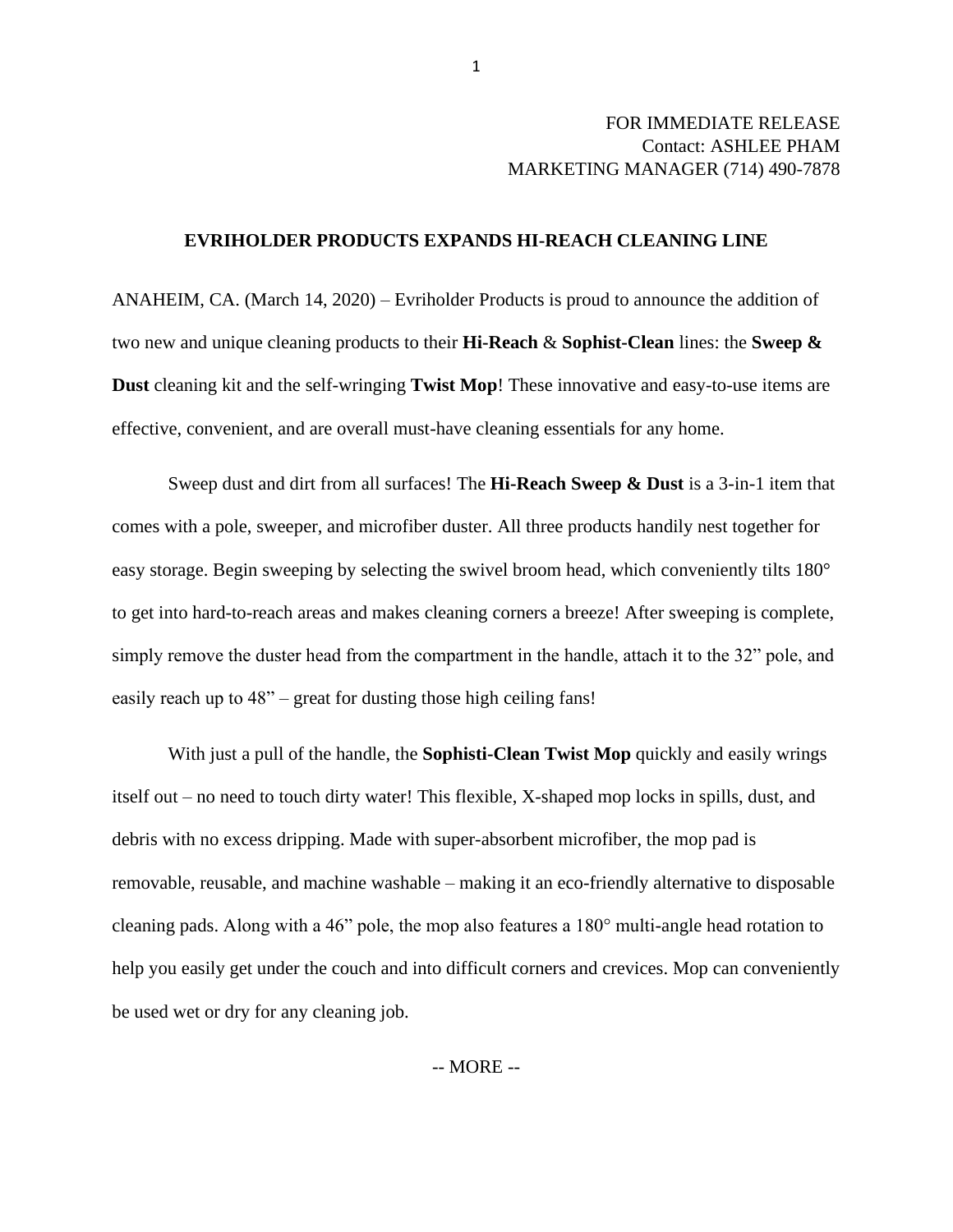## **ABOUT EVRIHOLDER PRODUCTS, LLC**

Founded in 1995, Evriholder Products, LLC designs, develops and manufactures products for the Kitchen, Cleaning, Storage & Organization, and Health & Beauty categories. Headquartered in Anaheim, CA, Evriholder continues to introduce truly innovative products to nearly all retail channels including specialty, mass merchants, supermarkets, hardware stores and many more!

For further information, please contact Ashlee Pham at (714) 490-7878.